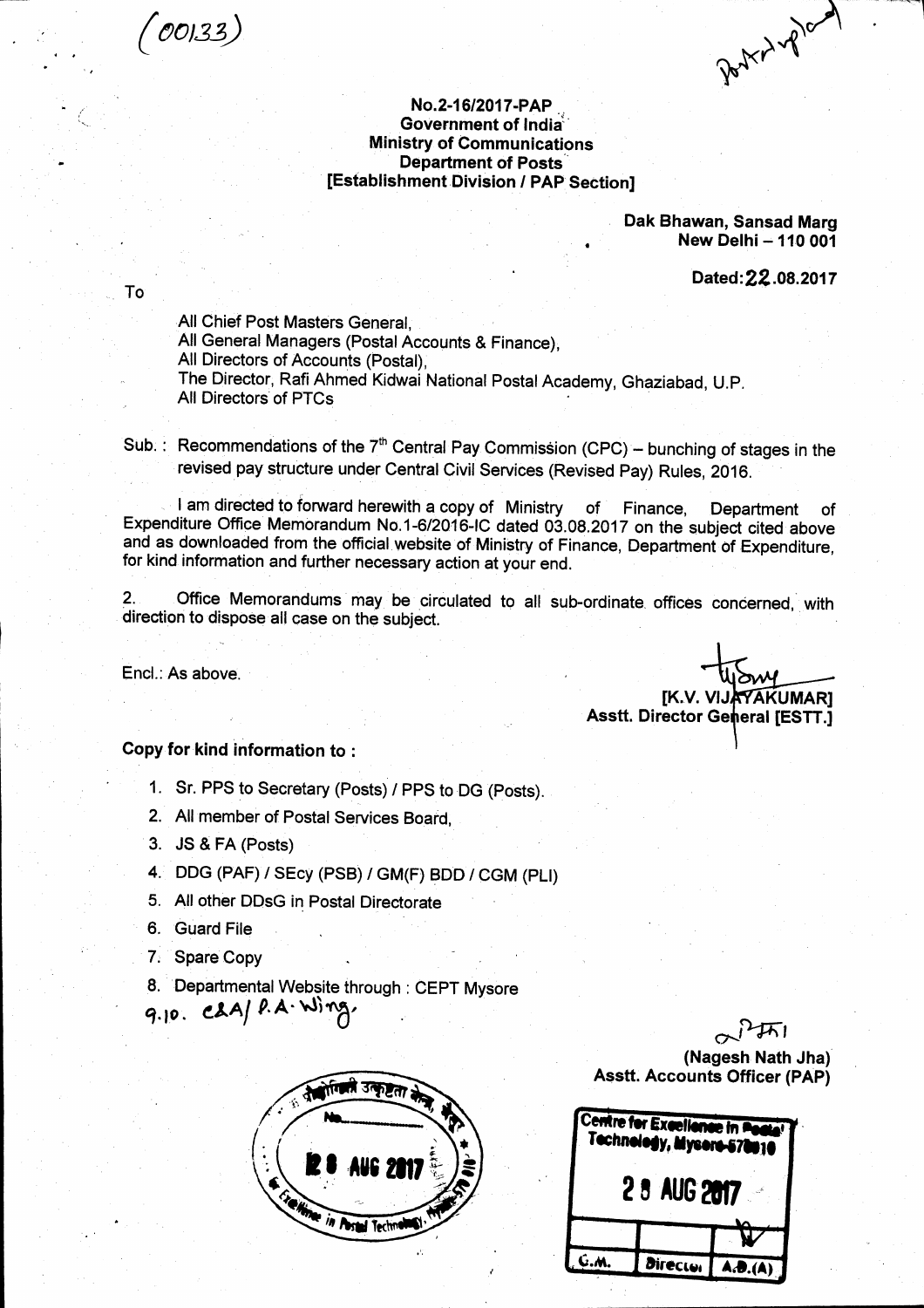## स. / No.1-6/2016-IC

भारतसरकार/ Government of India

## वितमंत्रालय /Ministry of Finance

# व्ययविभाग /Department of Expenditure

(कार्यान्वयनसेल, 7thके. वे.आ/ Implementation Cell, 7th CPC)

North Block, New Delhi, 3rd August, 2017

#### **OFFICE MEMORANDUM**

## Subject: Recommendations of the 7<sup>th</sup> Central Pay Commission (CPC) - bunching of stages in the revised pay structure under Central Civil Services (Revised Pay) Rules, 2016.

With reference to the subject mentioned above and in continuation of this Department's OM of even number dated 07.09.2016 and 13.06.2017, detailed instructions are hereby being issued on the application of the benefit on account of bunching of stages while fixing the pay in the revised pay structure as a response to a large number of references received from Ministries/Departments.

The provisions giving effect to the recommendations of the 7<sup>th</sup> CPC on extending  $\overline{2}$ . the benefit on account of bunching were notified vide DoE O.M. dated 07.09.2016. Benefits on account of bunching have been extended during the initial fixation of pay in the revised pay structure while implementing the recommendations of earlier CPCs also. Bunching occurs in the fixation of pay when the pay at two or more consecutive stages in a Pay Scale/ Grade Pay in the pre revised scale get fixed at the same stage in the corresponding Pay Scale/ Level in the revised pay structure.

The modalities of determining the extent of bunching and the nature of benefits to  $3<sup>1</sup>$ be extended on account thereof, based on the recommendations of the CPCs, have differed across different Pay Commission periods. While the 5th CPC recommended that benefits be extended when more than four stages get bunched, the 6th CPC recommended that benefits be extended when two or more stages get bunched. The fitment tables drawn by the 6th CPC and notified by the Government subsequently provided for the benefit of bunching only when more than two stages were bunched. As regards the benefits to be extended on account of bunching, the 5th CPC recommended benefit of one increment for every four consecutive stages bunched, the 6th CPC recommended benefit of one increment for every two consecutive pay stages bunched. For HAG scales, however, benefit of one increment was given at each of the pay stages in the 6<sup>th</sup> CPC pay structure.

In terms of the DoE O.M. dated 07.09.2016 based on the 7<sup>th</sup> CPC  $\ddot{4}$ recommendations, bunching occurs when two or more stages get bunched and benefit of one increment is to be given for every two stages bunched. These provisions are to be applied while revising the pay from the 6<sup>th</sup> CPC regime to the 7<sup>th</sup> CPC regime. In the 6<sup>th</sup>CPC pay structure, about 35 pay scales existing in the 5<sup>th</sup> CPC pay structure were